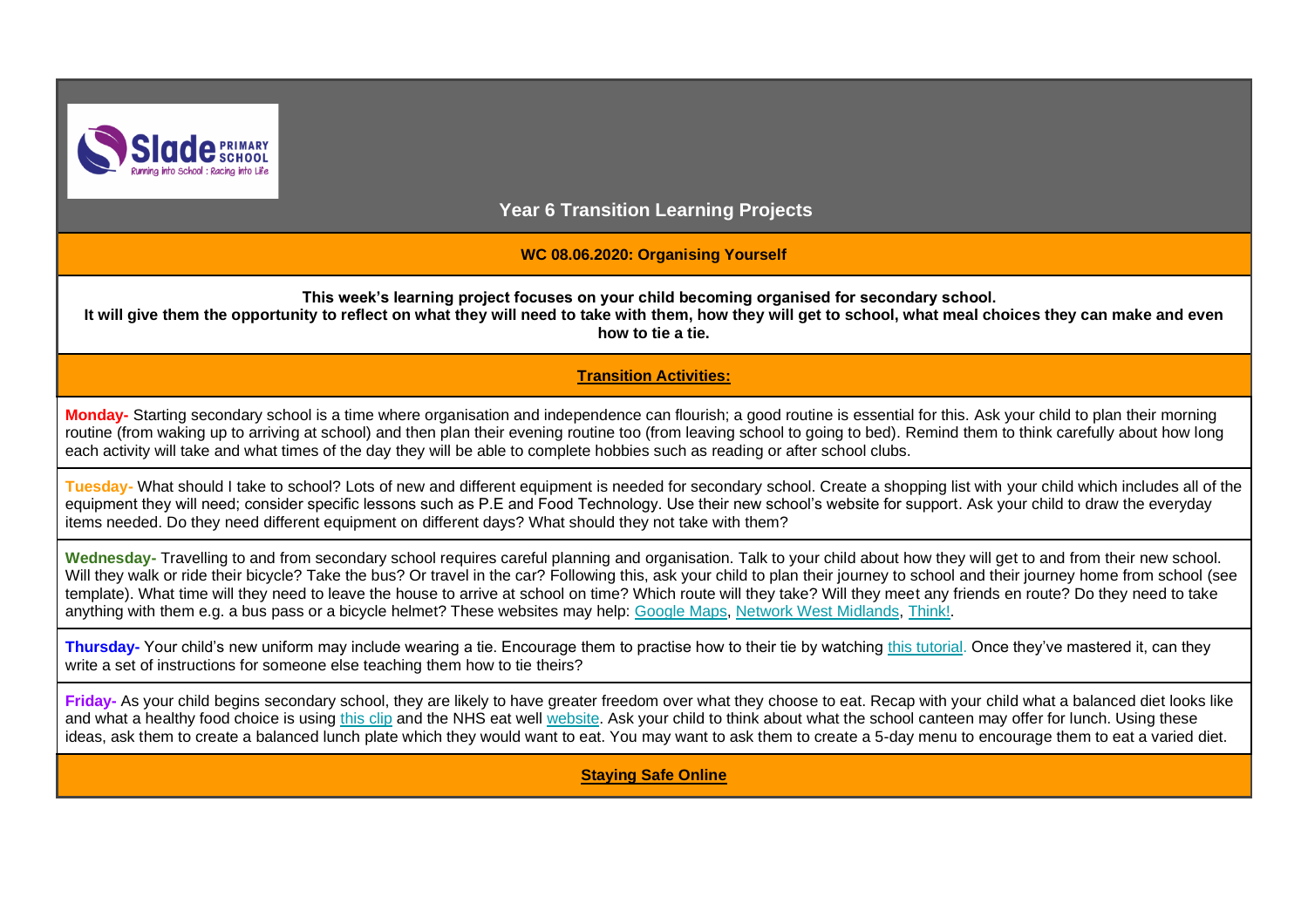In preparation for moving to secondary school, why not have a go at entering The Childnet Film Competition which invites young people aged 7-18 to create a 2 minute online safety film to inspire their peers to create a safe, supportive and fun online world around the theme 'We want an internet where we're free to…'. Within your video you could specifically aim the video at Y6 children who are making the step up to secondary school. You could do this by: highlighting the need to stay in touch with friends safely who move to other secondary schools and by Discussing how Y6 children could safely stay in contact with one other and offer support. The entries that make into the final shortlist will be judged by a prestigious panel made up of representatives from BAFTA, the BBC, the British Board of Film Classification, the BFI, Disney and the Motion Picture Association. The young people who create winning films and storyboards will receive great filmmaking and creative prizes for their school or youth group. Whether used at school or as a home learning project, the competition is a great way of exploring important internet safety messages with young people of all ages. [Visit here](http://www.childnet.com/filmcomp) for more information.

## **#TheLearningProjects**

**Year 6 Transition Learning Projects**



## Below are some examples of how your child could set out their work.

| <b>Tuesday</b>  | Wednesday                                                                                                                           | <b>Friday</b>                                                                                                                                                                                     |
|-----------------|-------------------------------------------------------------------------------------------------------------------------------------|---------------------------------------------------------------------------------------------------------------------------------------------------------------------------------------------------|
| <b>LataLtes</b> | <u>My Journey Planner</u><br>I will take the following route:<br>I will need to take<br>If I get lost, or there's a problem, I will | Felstons, broad, rice.<br>Fruit and vegetables<br>pasts and other starchy<br>oarbohydrofes<br>Oils and spreads<br>Delry and allers afres<br>Bears, pulses, fish, eggs, meal<br>and other profeins |